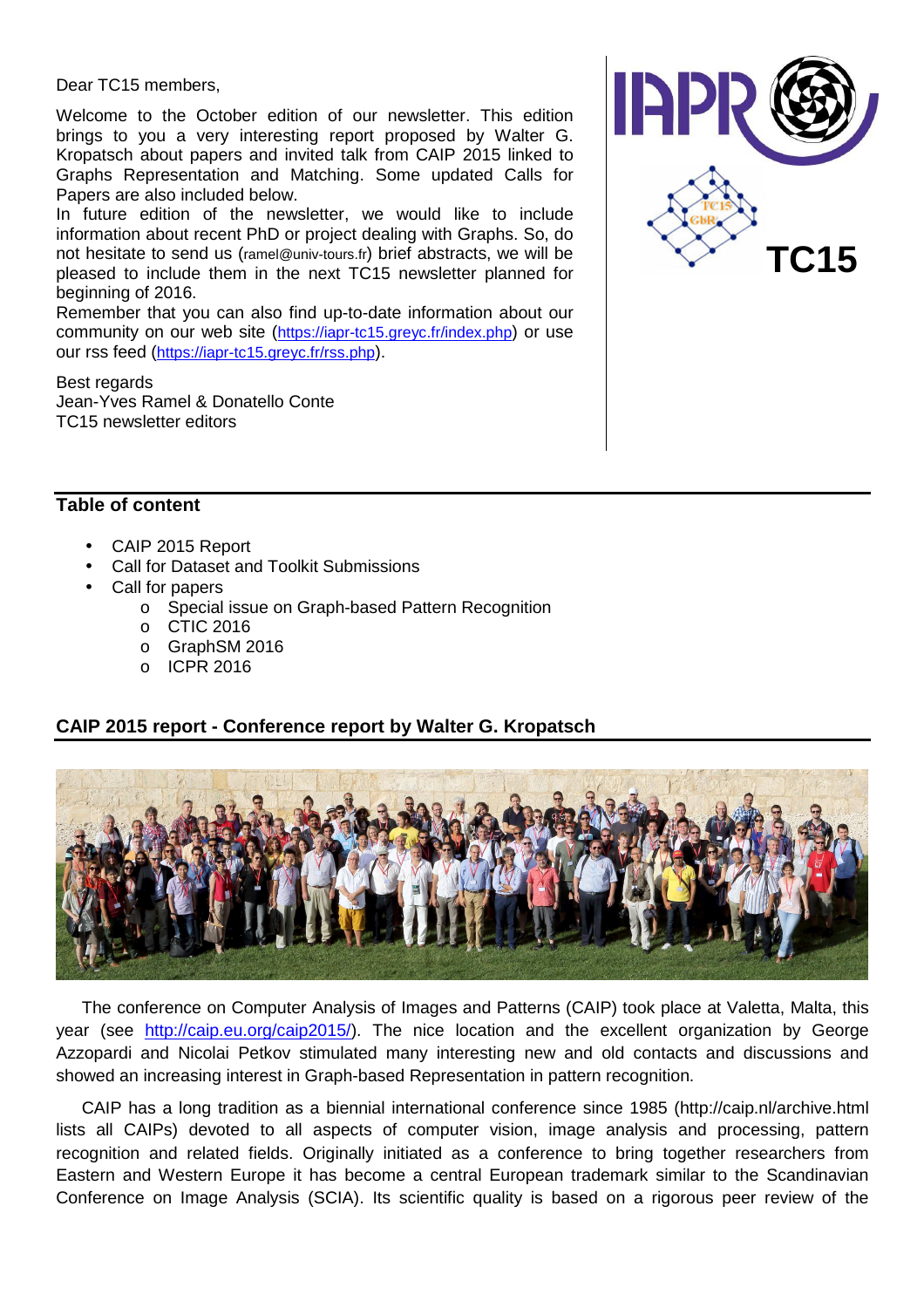submitted papers (not abstracts) of which each received 3-4 reviews. 136 papers were finally accepted and appear in the proceedings of Springer lecture notes in computer science, volumes LNCS 9256 and 9257.

Although the scope of CAIP covers all methods and applications of pattern recognition, six regular papers and the invited lecture of Mario Vento address graph representations.

In the following, I sketch some of the basic ideas of these papers in order to raise the interest in reading the corresponding papers.

**Mario Vento**'s invited presentation "How and Why Graphs are used in Pattern Recognition?" nicely adapted its scope to the audience of CAIP by illustrating several of the basic algorithms in graph matching with very convincing examples in addition to the very profound overview of the historical development of the field.

He subdivides the 40 years of research of graphs in pattern recognition into three major periods: pure, impure and extreme. Pure methods operate directly in the graph domain, impure methods convert operations on vectors into operations on graphs; and extreme methods reconduct graphs entirely and directly to vectors.

The main representative pure methods are EGM and IGM standing for exact graph matching and inexact graph matching. The basis of impure methods is formed by defining a distance between different graphs: the GED (graph edit distance). It allows effective statistical pattern recognition (SPR) methods to be applied on graphs enabling learning and classification in the domain of graphs. The classical example are the concepts of median graph and generalized median graph as the counterpart of the statistical mean in SPR. Kernel methods enable the solution of non-linear problems by linear algorithms in the higher dimensional kernel space. Vento addresses several graph kernels that achieve this goal: diffusion, convolution and random walk graph kernels. Extreme methods perform an embedding of the graph in a vector space. This can be done in two basic ways:

- a) by mapping the vertices into points of the vector space; or
- b) by mapping complete graphs into a point of the vector space.

In both cases the goal is to measure similarity of the graphs by closeness in the vector space. This very recent approach has many promises but there are still some basic open questions that were addressed by Mario Vento. Following papers relate to Vento's talk: "Thirdy years of graph matching in Pattern Recognition" , Conte, Foggia, Sansone, Vento, IJPRAI, 2004; "Graph matching and learning in pattern recognition in the last 10 years", Foggia, Percannella, Vento, IJPRAI, 2014; "A long trip in the charming world of graphs for PR", Vento, PatRec, 2015.

Three papers have been contributed by the research related to Edwin Hancocks group in York: In Bai et al "An Edge-Based Matching Kernel for Graphs Through the Directed Line Graphs" the new graph kernel is based on the directed line graphs. Matching is realized by counting the number of matched vertices of the directed line graphs. In Bai et al "A High-Order Depth-Based Graph Matching Method" the h-layer depth is a vector attached to every vertex v measuring the entropy of the steady state random walk visiting v in neighborhoods of increasing sizes. The new matching strategy identifies the mis-matches in the first-order matching results and removes the incorrect matches.

The authors of Zhang et al "Adaptive Graph Learning for Unsupervised Feature Selection" assign the neighborhood (which constitute the edges of the graph) of the data points based on local distances or dissimilarities. This robust construction of the similarity graph characterizes the manifold structure of the data. Experimental results from unsupervised feature selection demonstrate the effectiveness of the AGLUFS framework. The costs of the individual operations in the graph-edit-distance (GED) are the parameters strongly influencing the quality of similarity and dissimilarity metrics.

Cortes et al contribution "Ground Truth Correspondence Between Nodes to Learn Graph-Matching Edit-Costs" learn the costs of the edit operations to achieve better correspondence accuracies.

The paper of Cerman et al, "LBP and Irregular Graph Pyramids", generates a hierarchy of successively smaller graphs preserving the critical points in the grey level landscape of an image. The critical points are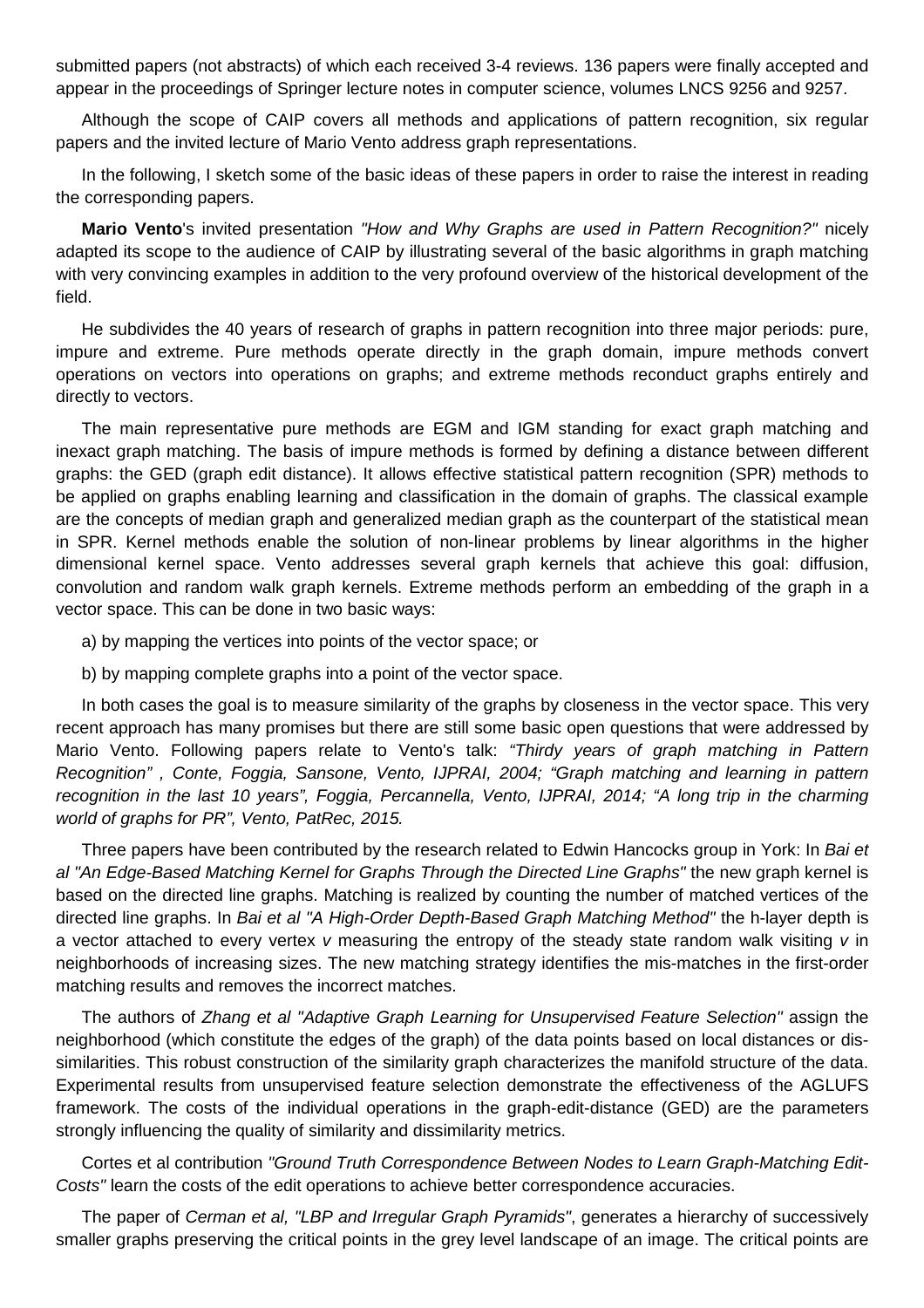identified based on the principle of local binary patterns (LBP). The top-level graph relates the spatial neighborhood of all extrema and saddle points. It allows the derivation of the minimum contrast representative (MCR), a unique image representing the equivalence class of all images with the same LBP codes.

A point cloud is the input in the paper of Kurlin, "A Homologically Persistent Skeleton is a Fast and Robust Descriptor of Interest Points in 2D Images". Growing a circular disk at every point successively generates connected regions when circles overlap. The radius of the circles is considered as the scale. When two circles touch each other a new edge between their centers is born (the union of the two circles becomes connected). It is removed ('it dies') when one circle center is contained in the other circle. Persistence measures the life time of these edges: radius (depth)-radius(birth).

The homological persistent skeleton is the graph of all points extending the classical minimal spanning tree by certain critical edges together with their persistence. The resulting skeleton is efficient to compute, invariant to rotation and scale and stable under perturbations of the point set.

The proceedings of GbR2015 were published by Springer in Lecture Notes in Computer Sciences, Vol.9069, http://link.springer.com/book/10.1007%2F978-3-319-18224-7.

# **Call for Dataset and Toolkit Submissions**

We would like to remind you that the TC15 welcome contributions of new datasets or other resources related to the community. We would like to particularly encourage authors of articles that introduce new datasets, software or other material to submit such material to TC15 for hosting. Please check the TC15 site (https://iapr-tc15.greyc.fr/links.html) on information about how to submit datasets for archiving also feel free to contact Luc Brun, for any doubts you might have on the process.

# **Call for papers**

## **Special issue on Graph-based Pattern Recognition**

Connected with GbR2015 workshop, a special issue on Graph-based Pattern Recognition will be published at Pattern Recognition Letters. The Call for Papers is now available at http://www.journals.elsevier.com/pattern-recognition-letters/call-for-papers/special-issue-on-advances-ingraph-based-pattern-recognition/

You are warmly welcome to submit your work to this special issue. Best regards, Cheng-Lin Liu Bin Luo Walter Kropatsch Guest Editors, Special Issue General Chairs, GbR2015

#### Important dates

- Paper Submission due: November 15, 2015
- Tentative first review notification: February 15, 2016
- Tentative revision submission: April 28, 2016
- Tentative acceptance notification: June 15, 2016